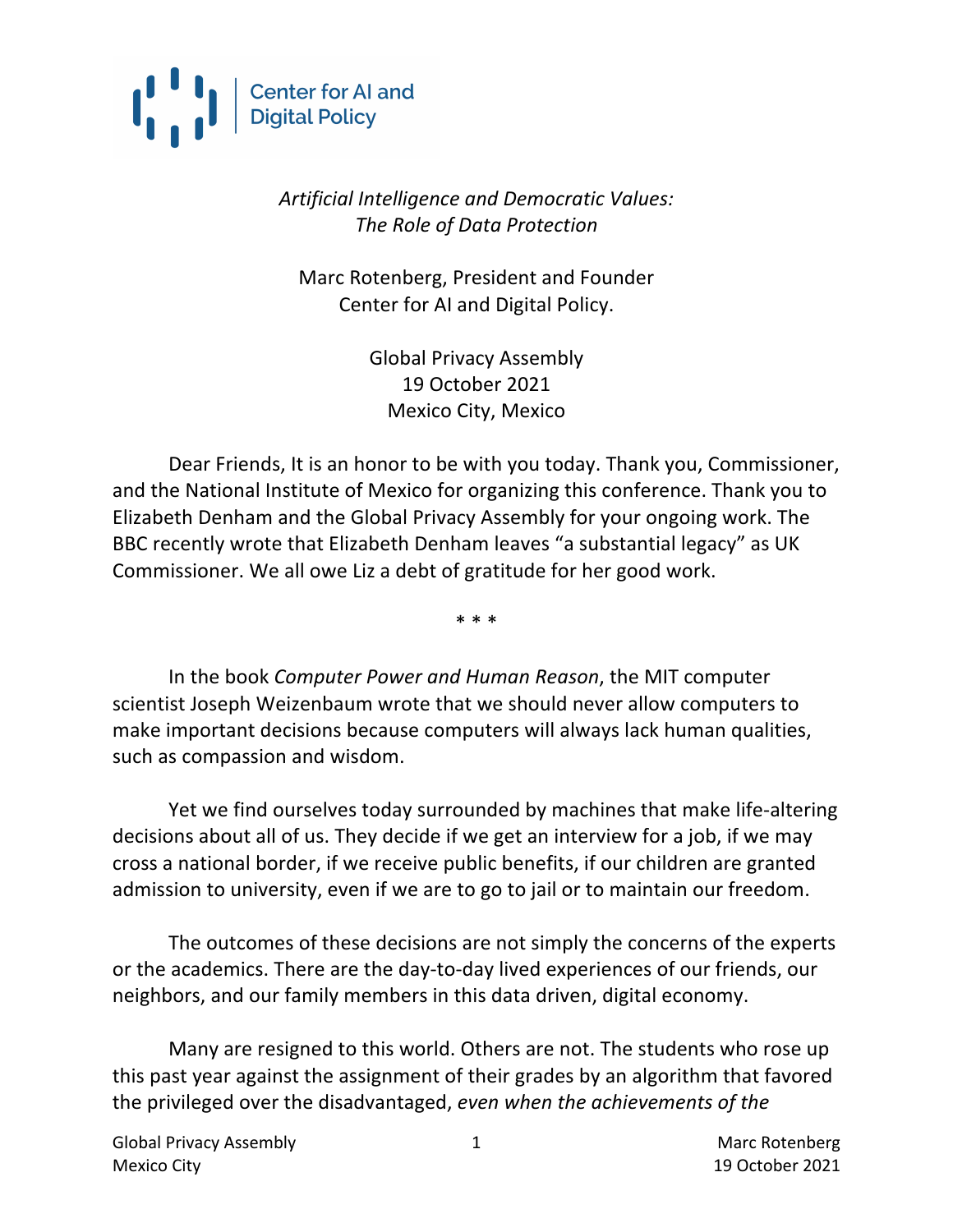*students in the less prosperous schools were greater,* recognized that automated decisions speak directly to basic concepts of fairness, justice, and transparency. And so they said, "Fuck the Algorithm," "put an end to this." And we saw not only a successful campaign against automated decision-making, we witnessed a campaign against unjust outcomes.

This is precisely the warning Safiya Noble presents in *Algorithms of Oppression* when she writes of, "the power of algorithms in the age of neoliberalism and the ways those digital decisions reinforce oppressive social relationships and enact new modes of racial profiling."

Still, Weizenbaum would have smiled knowing that more than forty years after he wrote, students could see beyond the scientism that often characterizes opaque and unaccountable decisions, organize themselves, and obtain a political goal.

But Weizenbaum was hardly alone in the early days of computing to recognize the risks of Artificial Intelligence. In fact, by the time he published *Computer Power and Human Reason*, many democratic governments had established comprehensive legal frameworks to regulate the processing of personal data.

Here in the United States, we enacted the Privacy Act of 1974, a foundational law that set out the essential framework of modern data protection.

The central goals of "fairness, accountability, and transparency" were well understood and established in law, as was the need for effective remedies and ongoing oversight. The framers of the Privacy Act also made clear that statistical data should be widely available, as long as it does not pose a risk to the rights of an identifiable individual.

And here I must make two further points about modern privacy law.

First, data protection is, at its core, about fairness, it is about justice, it is about how we treat each other regardless of what a computer decides. The "notice and choice" paradigm is an artificial construct, an effort to turn a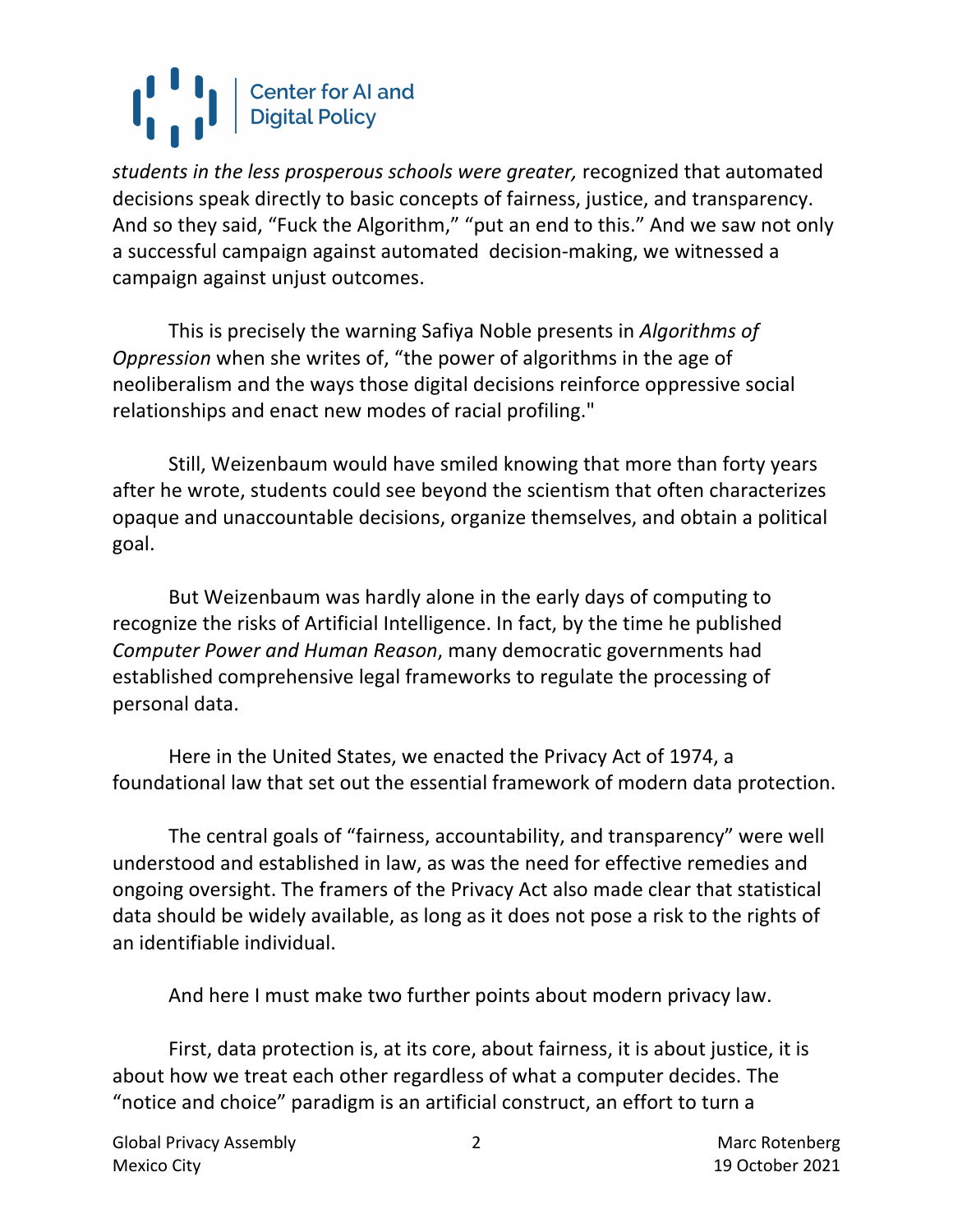fundamental right into a market commodity, and to provide liability immunity to those who obtain personal data. "Notice and choice" purposefully ignores the fact that the vast majority of data collection occurs without participation, consensual or otherwise, of the individual.

My second point is that the real "paradox of privacy" is that privacy requires transparency. That was understood by the drafters of the Privacy Act almost fifty years ago. That is the reason that individuals have the right to know all of the information about them, and the logic and factors, that contribute to decisions about them.

And modern privacy law has always recognized transparency as the most effective technique for oversight and accountability.

Weizenbaum wrote his famous book about the limits of Artificial Intelligence in part because he was surprised that people who interacted with his simple computer program ELIZA placed such confidence in outcomes that were hidden in a few lines of compute code. ELIZA merely restated the comments of the user as questions, appearing to produce the actual concern of a human therapist. It was almost too easy to pass that Turing Test.

We need to see the code to understand the outcome. We need to interrogate the decisions that an AI system proposes. As Karl Popper, the author of the *Logic of Scientific Discovery*, wrote "In so far as a scientific statement speaks about reality, it must be falsifiable: and in so far as it is not falsifiable, it does not speak about reality."

*\* \* \**

Weizenbaum was one of the first people to encourage others to think critically about artificial intelligence. He came of age in a world where dramatic advances in science quickly turned into the tools of destruction. He understood that the wrong values could send societies off in terrible directions.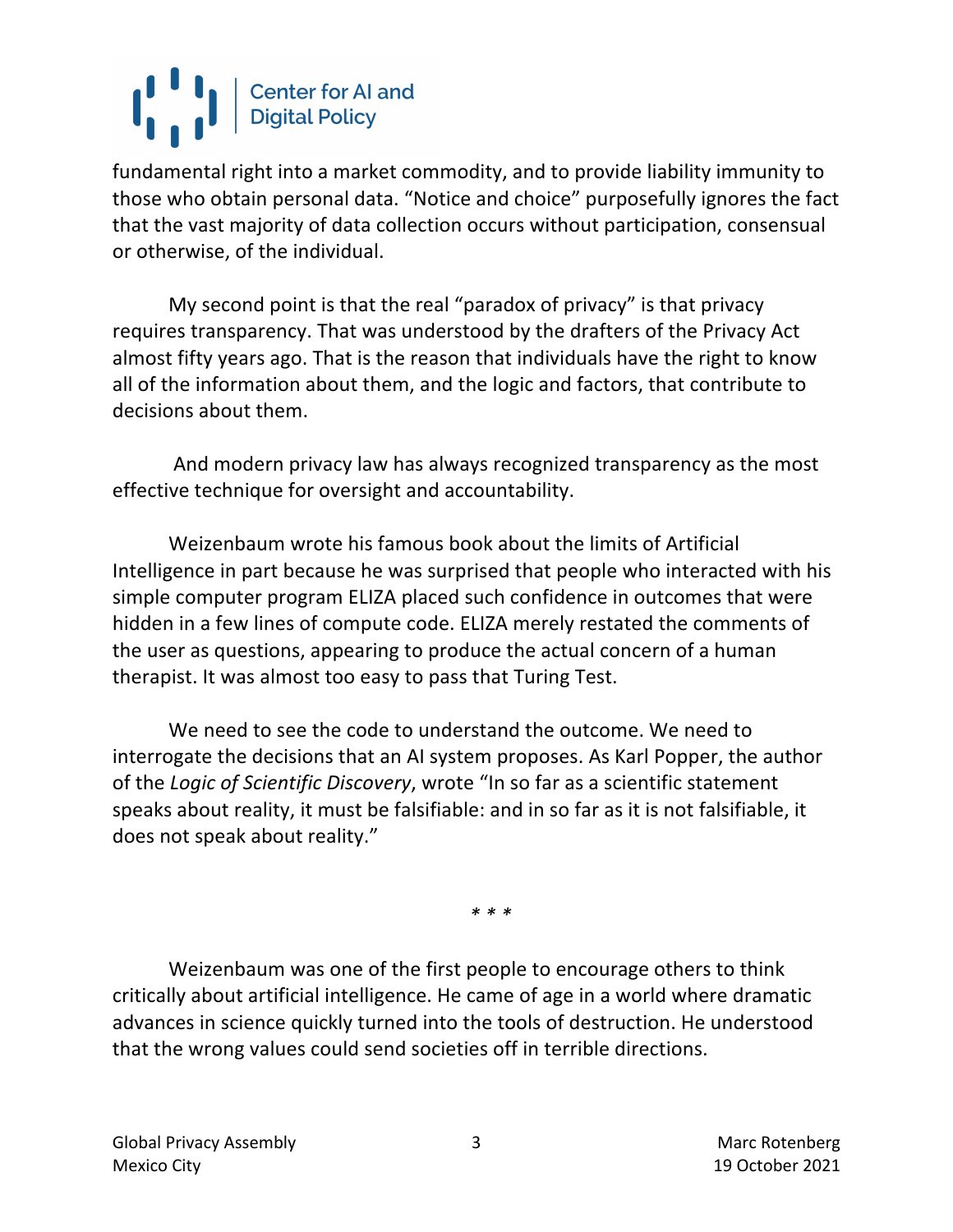When we launched the new Center for AI and Digital Policy, we took as our mission to understand the relationship between Artificial Intelligence and Democratic Values. Much as privacy advocates a generation ago explored the relationship between "privacy and human rights" or "cryptography and liberty ," we aimed to bridge two large conceptual categories.

The focus on democratic values is purposeful. We can easily see two AI futures – one that favors pluralistic societies and respects human dignity, another that aggregates personal data and centralizes control.

In the first, AI offers insight into challenges such as the development of effective vaccines, the response to climate change, and the reduction of bias in criminal sentencing. AI helps fuel innovation and progress even as it subject to the regulations that builds trust and public confidence. AI remains accountable. This is the human-centric outcome.

But there is a different future, driven by the machine's desire for personal data and the desire of governments to maintain power and suppress dissent. This future conceals decisions in layers of opacity that even those in charge may not fully understand. In such a world proponents will hold out impressive results – such as a reduction in crime -- to justify further deployment. But they will also reject independent evaluations, claiming perhaps that it is not even possible to replicate results. They will conflate correlation with causation. That is the AIcentric outcome

Of course, it is fine to prefer democratic governance over authoritarian rule but how precisely do we judge whether AI systems favor one outcome or the other?

To answer this question, we at the Center for AI and Digital Policy developed 12 metrics to assess AI. And in 2020 we published the first comprehensive review of the AI policies and practices in 30 countries. The report *Artificial Intelligence and Democratic Values* provides a basis to compare countries and also to follow particular countries over time to assess whether they are making progress toward democratic values.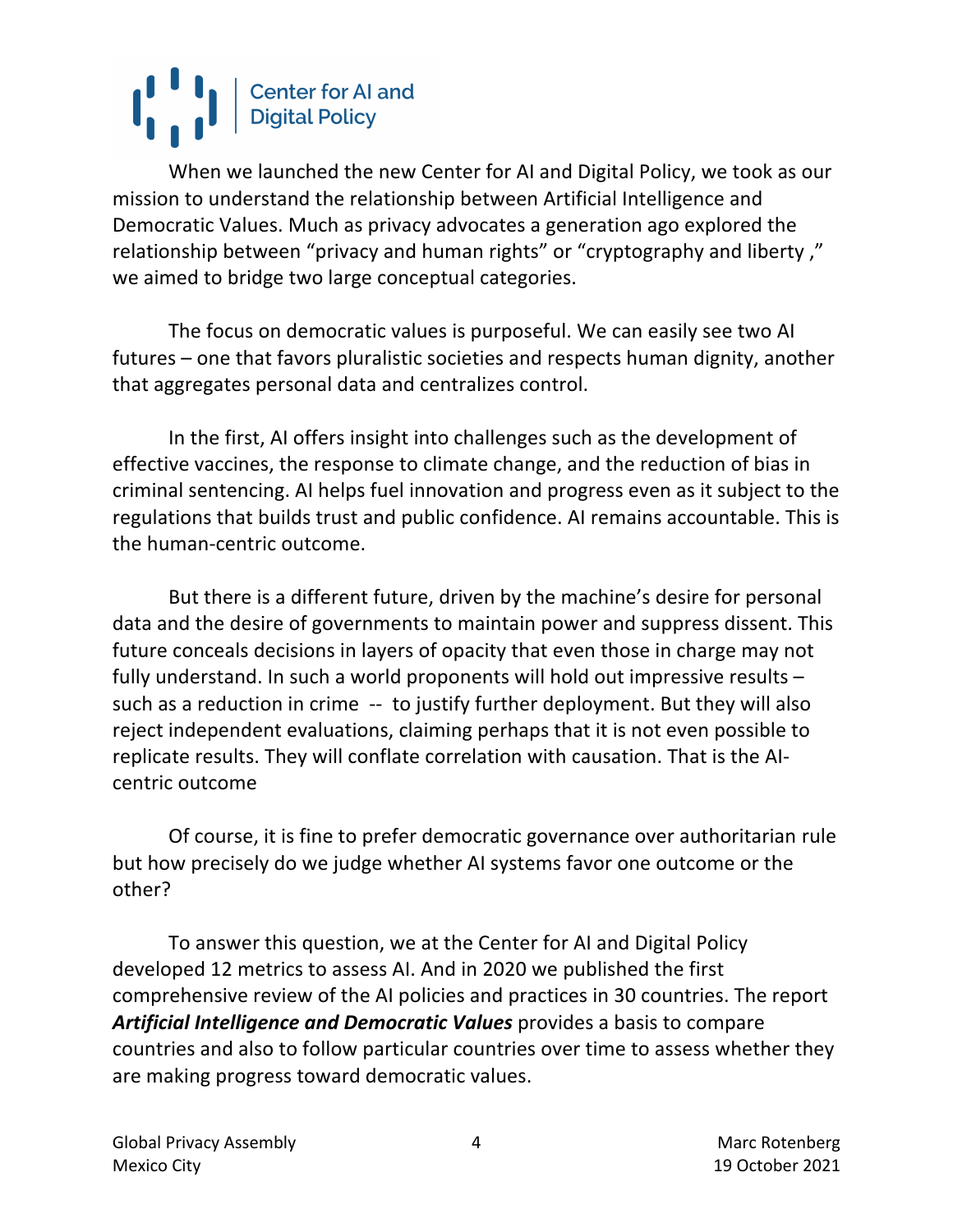We knew that our work would not be easy. It is simple to count patents issued, papers published, and national investments in AI research. But to assess subjective values is a more difficult task.

In constructing the Center's index, we looked closely at the history and structure of data protection law. Many of our metrics will be familiar to you. We asked, for example, whether the goals of "fairness, accuracy, and transparency" were included in a country's national AI strategy.

We asked whether the country had by law established a right to algorithmic transparency, as would be found in Article 22 of the GDPR or Article 9 of the Modernized Privacy Convention of the Council of Europe.

We also asked whether the country had an independent agency for oversight of AI practices. Data protection agencies, and also human rights commission and human rights institutes, can fill this responsibility.

And we looked specifically at the resolutions of the Global Privacy Assembly to evaluate a country's commitment to human-centric AI. Those countries that had sponsored the GPA resolutions on Artificial Intelligence received favorable scores.

As these examples illustrate, data protection law and data protection institutions provide the foundation for how we assess national AI policies and practices.

And consistent with the view that in democratic governments privacy and transparency are complimentary values, we also sought to assess the transparency of AI policy making. So, we asked whether countries had developed a process for *meaningful* public participation, and whether information about a country's AI policies were *readily* available online.

We also know from experience that words alone are not enough. There must also be investigation into *implementation* and *enforcement*.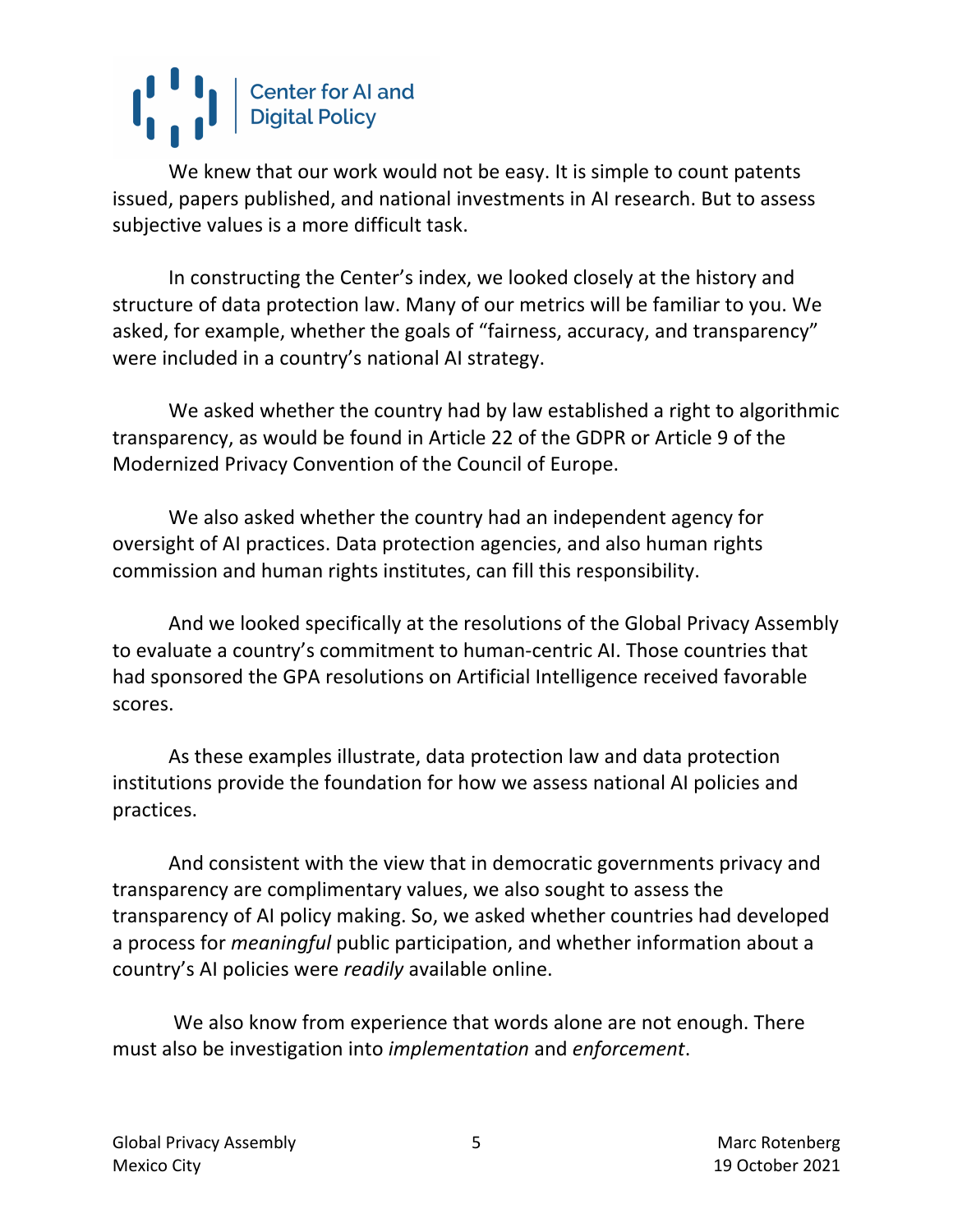We looked to the work of Civil Society and NGOs for independent evaluations, groups such as Access Now and BEUC that have repeatedly called for effective enforcement of the GDPR. We looked to Max Schrems and None of Your Business and their legal challenges to ensure that the regulators are doing what they are required to do. And we looked to Privacy International for its overall assessment of global enforcement and to AlgorithmWatch for its specific investigations of accountability for automated decision-making.

This is also why we ask both whether a country has *endorsed* the OECD AI Guidelines, a framework we support, and whether a country has *implemented* the OECD AI Guidelines.

This is why we ask both whether a country has endorsed the Universal Declaration of Human Rights, the foundation of modern human rights law, and whether a country has implemented the Universal Declaration.

Since publication of the report *Artificial Intelligence and Democratic Values,* we have engaged policymakers and urged the development of policies that safeguard democratic values.

- This week we asked the United States Office of Management and Budget to begin a public rulemaking on the use of AI by federal agencies. These regulations are required by law and are now overdue. As we explained, "Further delay by the OMB places at risk fundamental rights, public safety, and commitments that the United States has made to establish trustworthy AI."
- Next week, we will urge the G20 countries to address the challenge of bias in AI. Earlier this year, the G7 leaders rightly called out algorithmic bias. They said they would "take bold action to build more transparency in technologies." We would like to see the G20 leaders take similar steps to eradicate algorithmic bias at the Summit later this month in Rome.
- And we will stand with our civil society friends in the EU and elsewhere on the need for a prohibition on remote biometric identification*. Our review of country AI practices found that the clearest distinction*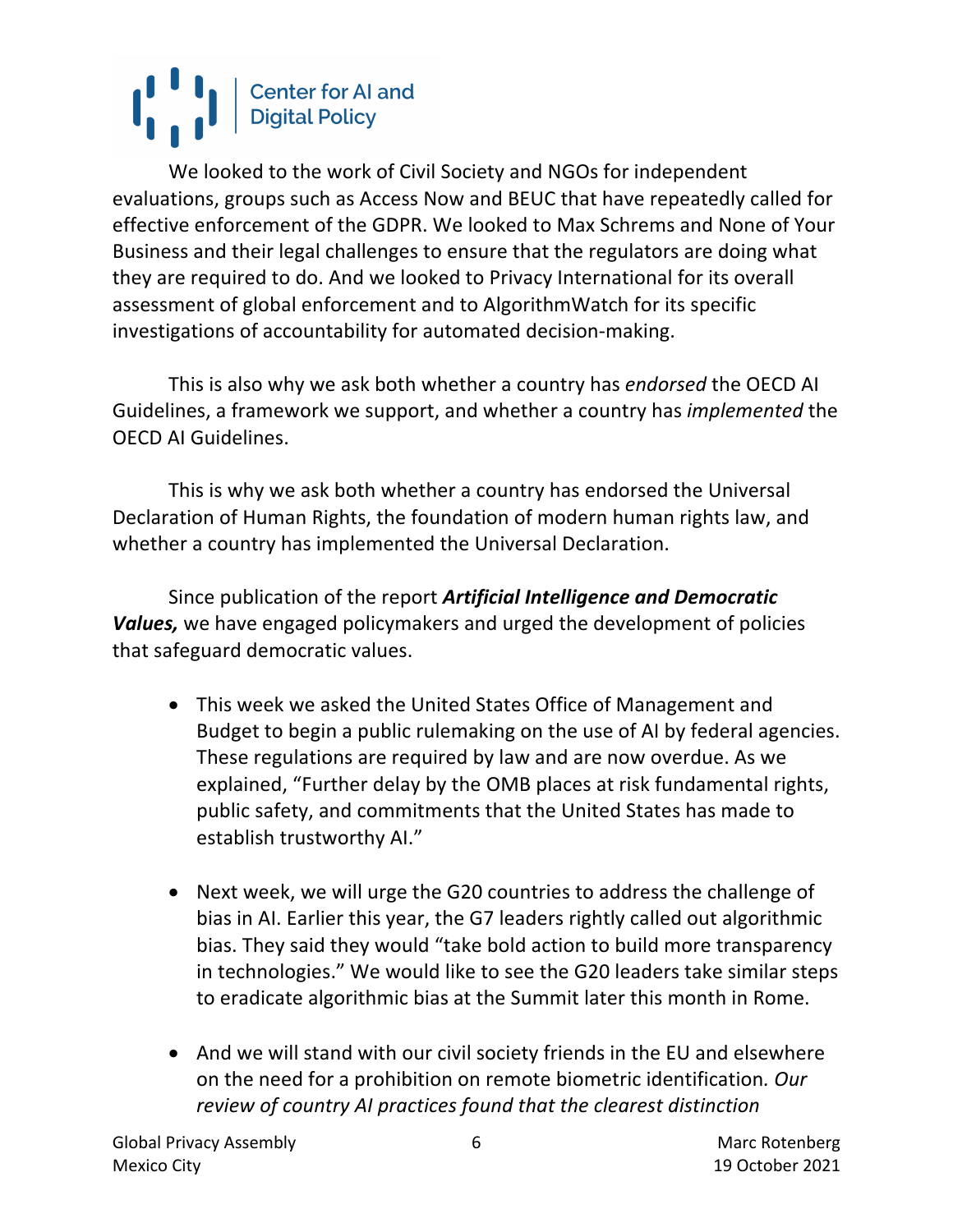*between AI systems in authoritarian countries and AI systems in democratic countries is the use of facial recognition for mass surveillance*. Such indiscriminate ongoing surveillance is intended precisely to coerce social behavior and limit freedom and dissent. This AI technique has been used against political protesters and religious minorities, and will almost certainly be more widely deployed unless a clear prohibition is established.

\* \* \*

In presenting the case to you today that data protection is central to the evaluation of AI policies and practices, it is also important to emphasize that many AI applications fall outside the realm of data protection will benefit from the insights of data protection officials.

Professor Stuart Russel, one of the foremost experts on AI, has warned specifically about AI-enabled drone warfare urged a ban on lethal autonomous weapons. In his book, *Human Compatible and the Problem of Control*, Professor Russel writes how we choose to control AI is "possibly the most important question facing humanity"

Today we also confront challenges with the Internet of Things, that tie together devices, from thermostats and power grids, to door locks, electric vehicles, and hydro generators. The Internet of Things amplifies security vulnerabilities and makes it possible to take down power grids, communications networks, and municipal services. And AI-techniques could optimize the time, location, and target for an attack.

Creating autonomous and semi-autonomous devices -- whether network control mechanisms or aerial drones – leaves open fundamental questions about reliability and accountability.

Here Isaac Asimov's intuition that we must establish clear rules to ensure that these automated devices remain under human control is crucial.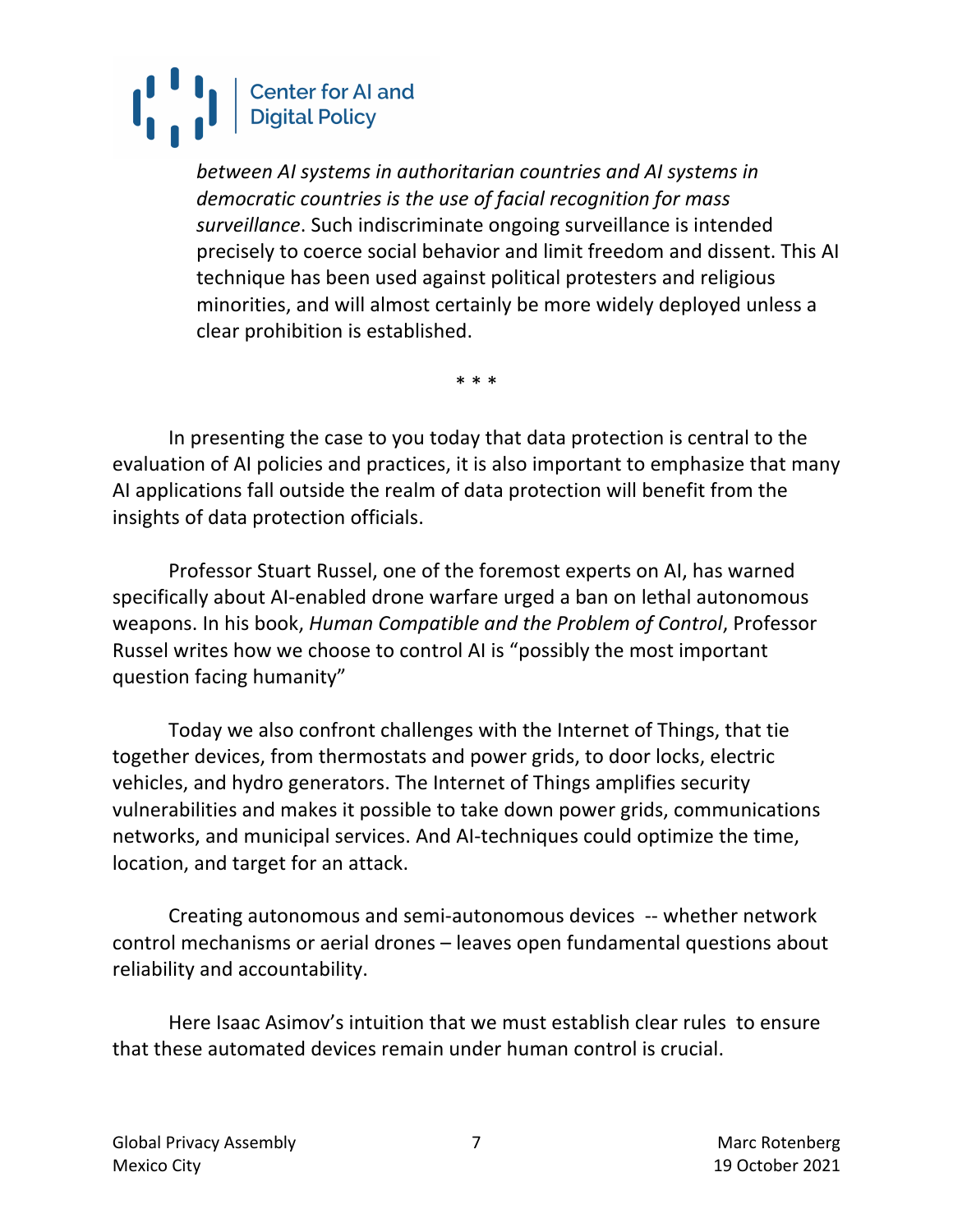However, we do not have Asimov's Rules for Robots in force today. But we do have Algorithm Impact Assessments that provide the foundation for AI accountability. *Article 22 is now the cornerstone for oversight of AI techniques.* Without the ability to understand and assess the consequences of new AI systems, we will lose control, we will place the public at risk, and we will witness new forms of damage and destruction.

And if we find that we are unable to maintain control of these systems, then we should follow the recommendations of the **Universal Guidelines for AI** and enforce a Termination Obligation on those who have deployed these systems. As with data protection, those who design systems must remain responsible for the consequences of their actions.

\*. \* \*

Perhaps it is too familiar in the data protection world to discuss a new technology, outline its risks to fundamental rights and public safety, and then assess its compliance with legal norms. But that is not my purpose today.

With AI we may indeed begin to find solutions to the pandemic, to global climate change, to the management of power grids, to the disparities in our societies that drive people apart. Instead of embedding racial bias in systems of automated decision-making, data analytic techniques should make it possible to unpack bad models, and end practices that replicate bias.

We might also bring AI to bear on the challenge of data protection enforcement. We need a lot more data from companies so that we can assess their business practices, learn how many complaints they have received, and how they have responded. Consumers sent 28,000 complaints to the US Federal Trade Commission before the agency finally took action against Facebook.

We could also introduce blockchain to verify changes in a company's privacy practices, to modifications in its AI systems, to provide a verifiable record of changes that may have legal consequences. There is no necessary reason that these techniques cannot be used to advance fundamental rights and the rule of law.